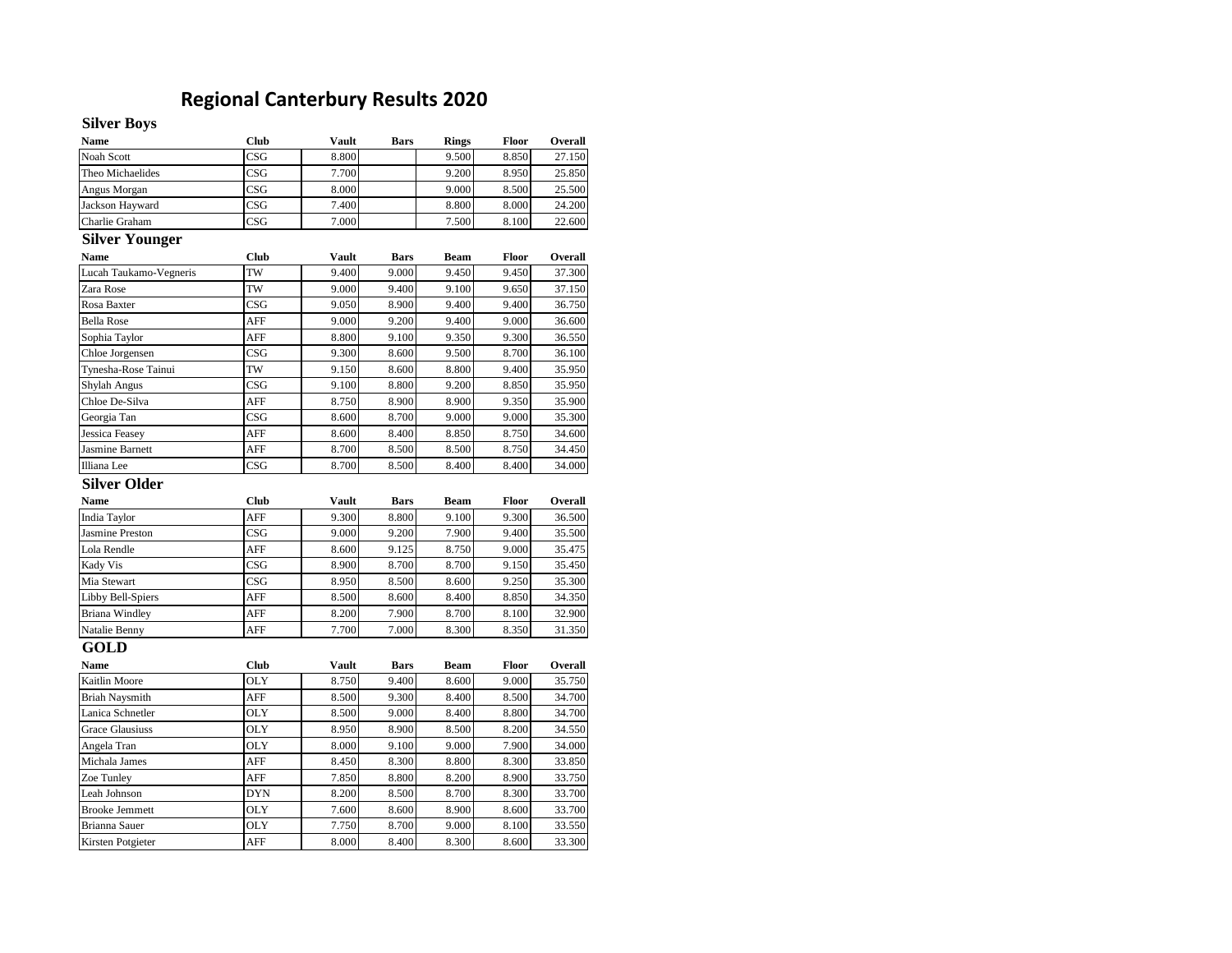## **Gold Extended Hours**

| GOIU EXIEIIUEU HOUFS<br>Name | Club        | Vault        | <b>Bars</b> | Beam        | Floor | Overall |
|------------------------------|-------------|--------------|-------------|-------------|-------|---------|
| Zoe Ball                     | TW          | 9.500        | 9.300       | 8.800       | 9.400 | 37.000  |
| Milla Oxenham                | TW          | 8.950        | 9.100       | 9.300       | 9.600 | 36.950  |
| Sari Webley                  | TW          | 9.300        | 9.000       | 9.100       | 9.200 | 36.600  |
| Isla MacFarlane              | TW          | 8.600        | 8.600       | 9.200       | 9.000 | 35.400  |
| Eleri Clare                  | TW          | 9.000        | 8.550       | 8.700       | 8.700 | 34.950  |
| Verity Hewitson              | TW          | 7.600        | 7.900       | 8.400       | 8.600 | 32.500  |
|                              |             |              |             |             |       |         |
| <b>Elite</b>                 |             |              |             |             |       |         |
| <b>Name</b>                  | Club        | <b>Vault</b> |             | <b>Beam</b> | Floor | Overall |
| Aria Wilke                   | CSG         | 8.500        | 8.900       | 8.900       | 9.000 | 35.300  |
| <b>Amber Davis</b>           | CSG         | 8.200        | 8.950       | 8.800       | 8.600 | 34.550  |
| <b>Holly Chapman</b>         | AFF         | 8.350        | 8.700       | 8.500       | 8.800 | 34.350  |
| Maia Thomas                  | AFF         | 8.100        | 8.200       | 8.200       | 8.700 | 33.200  |
| <b>Age Group</b>             |             |              |             |             |       |         |
| <b>Name</b>                  | Club        | <b>Vault</b> | <b>Bars</b> | <b>Beam</b> | Floor | Overall |
| Danielle Gee                 | CSG         | 9.050        | 9.100       | 9.200       | 9.300 | 36.650  |
| Mackenzie Whittington        | AFF         | 9.200        | 9.000       | 8.500       | 9.400 | 36.100  |
| Olivia Watt                  | CSG         | 9.000        | 8.500       | 8.600       | 9.200 | 35.300  |
| Mikayla Thompson             | CSG         | 8.450        | 8.550       | 9.100       | 9.100 | 35.200  |
| Talia Keen                   | AFF         | 8.750        | 8.900       | 8.400       | 8.800 | 34.850  |
| <b>Molly Sankey</b>          | AFF         | 8.650        | 8.400       | 8.400       | 8.900 | 34.350  |
| <b>Pre Comp</b>              |             |              |             |             |       |         |
| <b>Name</b>                  | <b>Club</b> | <b>Vault</b> | <b>Bars</b> | Beam        | Floor | Overall |
| Khaya Mbiyozo                | CSG         | 8.800        | 9.600       | 9.350       | 9.550 | 37.300  |
| Ella Cooper                  | CSG         | 9.200        | 9.650       | 9.100       | 9.300 | 37.250  |
| <b>Kenzie Papps</b>          | Rangiora    | 9.400        | 9.450       | 9.200       | 9.200 | 37.250  |
| Scarlett Sheehan             | Rangiora    | 9.250        | 8.900       | 9.250       | 9.100 | 36.500  |
| <b>Emilia Stanger</b>        | Rangiora    | 8.900        | 9.500       | 8.700       | 9.150 | 36.250  |
| Lia Salvado                  | CSG         | 8.600        | 9.750       | 8.800       | 9.100 | 36.250  |
| Sophia Ucol                  | CSG         | 9.000        | 8.800       | 8.700       | 8.700 | 35.200  |
| Romina D'orazio              | CSG         | 7.800        | 9.400       | 8.150       | 8.700 | 34.050  |
| Indi Osborne                 | CSG         | 8.100        | 8.500       | 8.600       | 8.700 | 33.900  |
| Lucy Darby-Downes            | CSG         | 8.700        | 8.000       | 8.000       | 9.000 | 33.700  |
| Izabelle Madden              | Rangiora    | 7.300        | 8.800       | 8.100       | 8.500 | 32.700  |
| <b>STEP1</b>                 |             |              |             |             |       |         |
| Name                         | <b>Club</b> | <b>Vault</b> | <b>Bars</b> | Beam        | Floor | Overall |
| <b>Addison Grimshaw</b>      | CSG         | 9.300        | 9.800       | 9.500       | 9.150 | 37.750  |
| Rosie Smith                  | CSG         | 9.000        | 9.100       | 9.350       | 9.450 | 36.900  |
| Gracie Arndt                 | CSG         | 9.100        | 9.400       | 9.000       | 9.200 | 36.700  |
| Kazahn Galbraith             | Rangiora    | 8.500        | 9.350       | 9.400       | 9.400 | 36.650  |
| Liliana Hatton               | Rangiora    | 8.700        | 8.800       | 9.450       | 9.550 | 36.500  |
| Ada Jiang                    | CSG         | 8.900        | 9.300       | 8.700       | 8.900 | 35.800  |
| Xanthe Groufsky              | Rangiora    | 8.000        | 8.900       | 9.300       | 9.350 | 35.550  |
|                              |             |              |             |             |       | 35.500  |
| Gemma Lindley                | CSG         | 8.800        | 9.000       | 8.700       | 9.000 |         |
| Molly Guillemot              | CSG         | 8.600        | 8.750       | 8.900       | 9.050 | 35.300  |